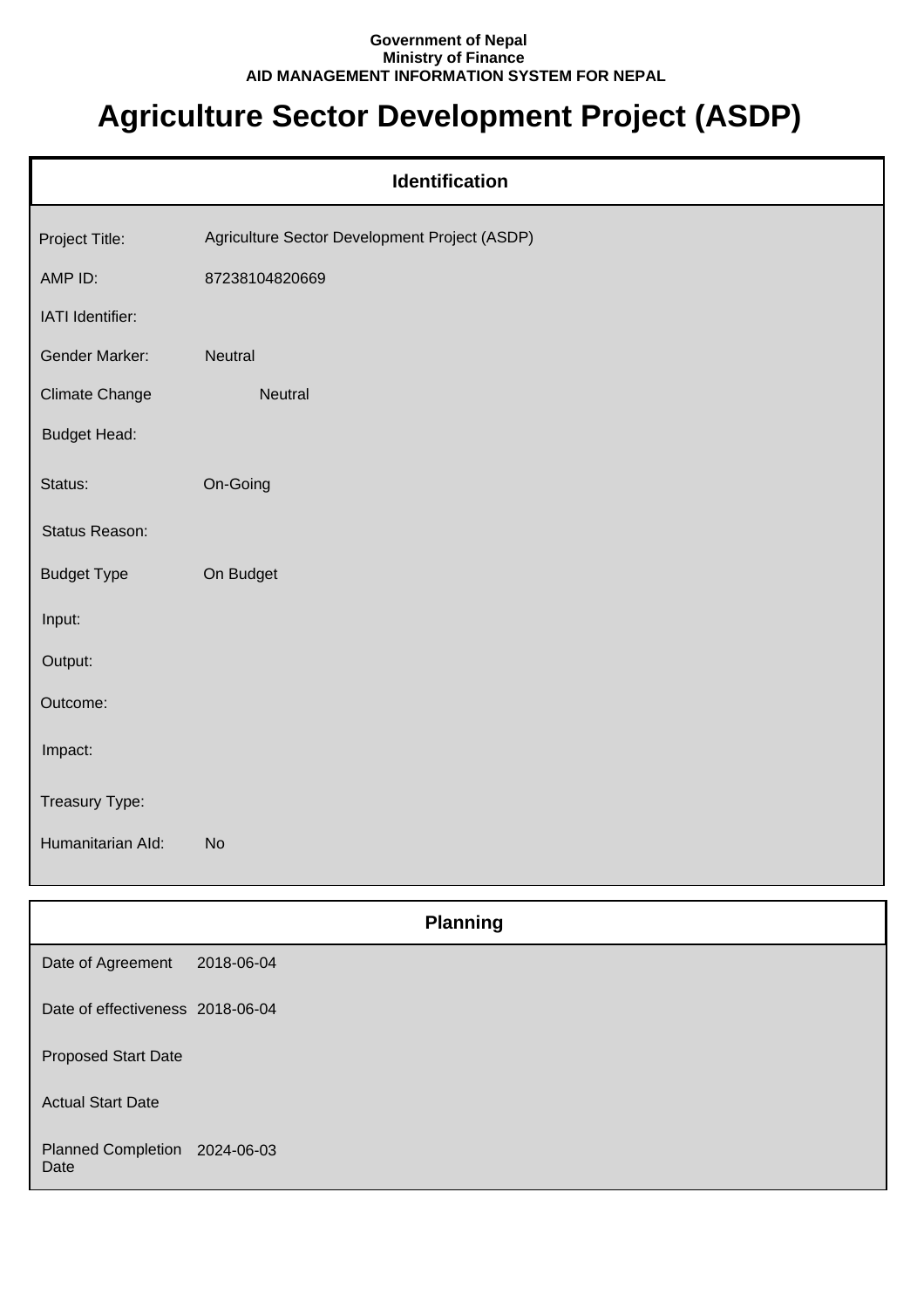| Location                            |            |
|-------------------------------------|------------|
| Location                            | Percentage |
| Mid-Western (Madhya Pashchimanchal) | 100.0%     |

| <b>National Plan</b>                                                                                                            |            |
|---------------------------------------------------------------------------------------------------------------------------------|------------|
| Program                                                                                                                         | Percentage |
| [Agriculture and Food Security ] [Macroeconomic Policy and Economic Development Policy<br>] [ National Development Plan (NDP) ] | 100.0%     |

| <b>Sector</b>                             |            |
|-------------------------------------------|------------|
| Sector                                    | Percentage |
| Nepal Sector Classification AGRICULTURE 0 | 100.0%     |

| <b>Implementing/Executing Agency</b>              |        |  |
|---------------------------------------------------|--------|--|
| <b>Implementing Agency</b>                        |        |  |
| Ministry of Agriculture and Livestock Development | 100.0% |  |
| <b>Executing Agency</b>                           |        |  |
| Ministry of Agriculture and Livestock Development | 100.0% |  |
| <b>Responsible Organization</b>                   |        |  |
| Ministry of Finance<br>100.0%                     |        |  |
| Donor                                             |        |  |
| International Fund for Agricultural Development   | 0.0%   |  |

| <b>Funding</b>                                         |                       |                    |                               |            |                     |
|--------------------------------------------------------|-----------------------|--------------------|-------------------------------|------------|---------------------|
| Transaction<br>Date                                    | Type of<br>Assistance | Mode of<br>Payment | Post Earthquake<br>Assistance | Commitment | <b>Disbursement</b> |
| <b>International Fund for Agricultural Development</b> |                       |                    |                               |            |                     |
| <b>UNDISBURSED BALANCE</b>                             |                       |                    |                               |            |                     |
| null                                                   |                       |                    |                               |            |                     |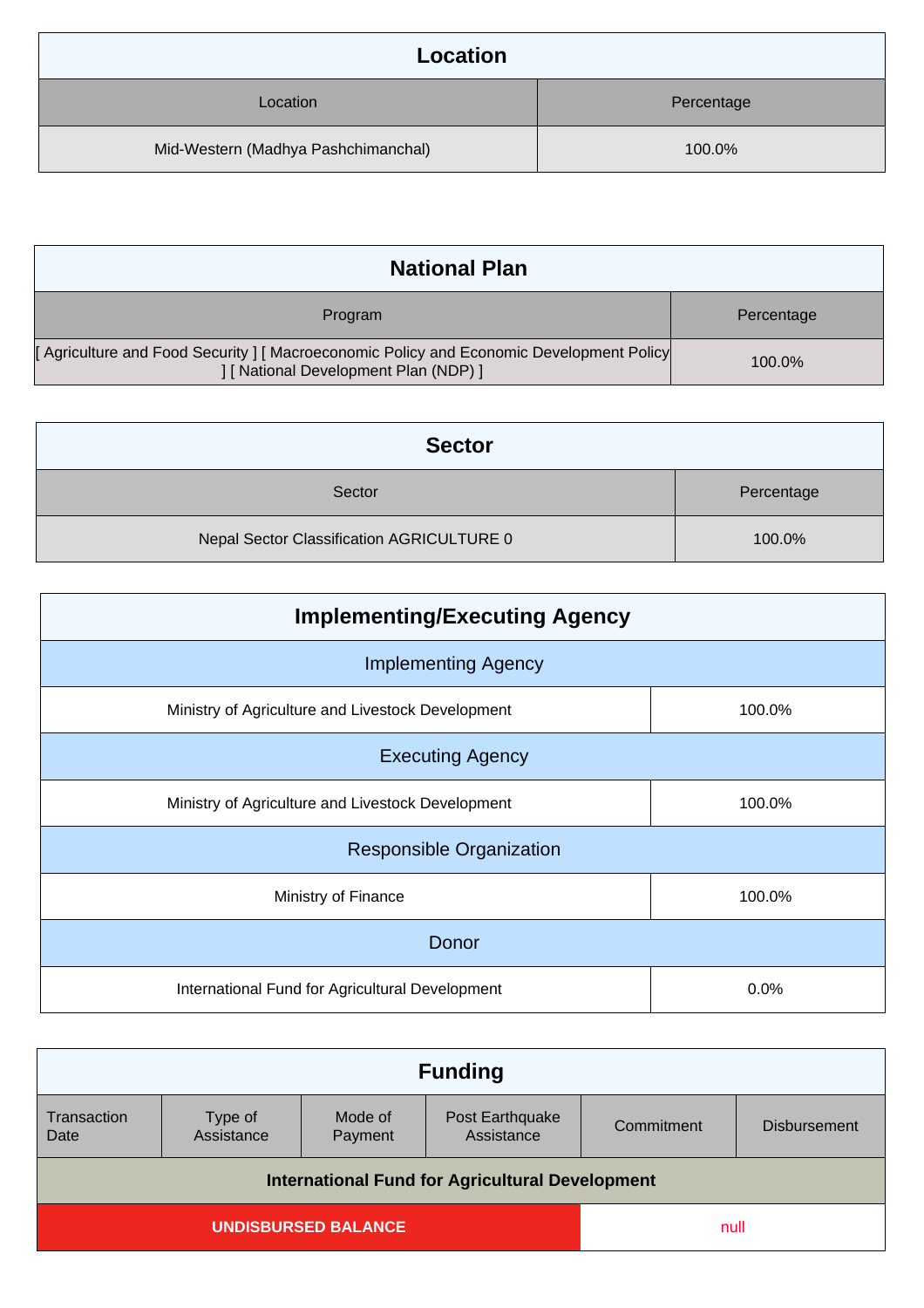| Transaction<br>Date | Type of<br>Assistance                                   | Mode of<br>Payment         | Post Earthquake<br>Assistance | Commitment | <b>Disbursement</b> |
|---------------------|---------------------------------------------------------|----------------------------|-------------------------------|------------|---------------------|
|                     |                                                         |                            | <b>Actual</b>                 |            |                     |
| 6/4/2018            | <b>Technical</b><br>Assistance<br>(Standalone)          | Reimbursable               | No                            | 1,990,769  | Ю                   |
| 9/17/2019           | <b>Technical</b><br>Assistance<br>(Standalone)          | Reimbursable               | No                            | Ю          | 500,000             |
| 11/12/2019          | <b>Technical</b><br>Assistance<br>(Standalone)          | Reimbursable               | No                            | Ю          | 20,005              |
| 8/20/2020           | <b>Technical</b><br>Assistance<br>Standalone)           | Reimbursable               | No                            | 10         | 11,237              |
| 6/4/2018            | Concessional Loan<br>Assistance                         | Reimbursable               | No                            | 41,653,012 | 0                   |
| 5/14/2019           | <b>Concessional Loan</b><br>Assistance                  | Reimbursable               | No                            | 0          | 2,500,000           |
| 11/6/2019           | Concessional Loan<br>Assistance                         | Reimbursable               | No                            | Ŋ          | 298,249             |
| 8/27/2020           | <b>Concessional Loan</b><br>Assistance                  | Reimbursable               | No                            | 0          | 64,148              |
| 9/15/2020           | Concessional Loan<br>Assistance                         | Reimbursable               | No                            | n          | 187,162             |
| 6/8/2021            | <b>Concessional Loan</b><br>Assistance                  | Reimbursable               | No                            | 0          | 81,256              |
| 7/2/2021            | Concessional Loan<br>Assistance                         | Reimbursable               | No                            | n          | 130,155             |
| <b>Total</b>        |                                                         |                            | 43,643,780                    | 3,792,212  |                     |
|                     | Total (International Fund for Agricultural Development) |                            |                               | 43,643,780 | 3,792,212           |
|                     |                                                         | <b>UNDISBURSED BALANCE</b> |                               |            | 39,851,568          |

## **Progress Achieved**

Progress Achieved:

Key Problems:

Steps Taken to Solve Problems: